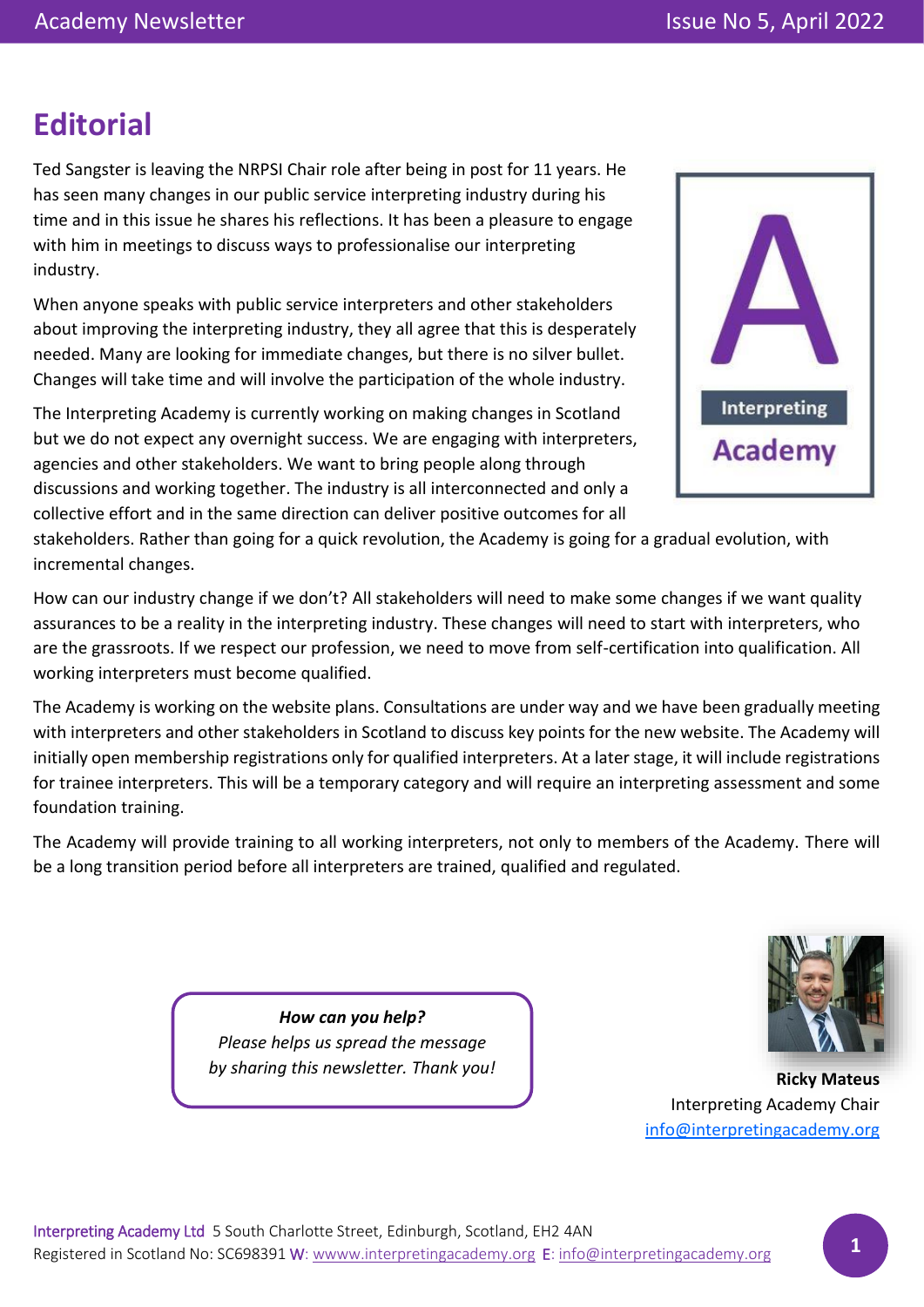| <b>Content</b> | Page |
|----------------|------|
|----------------|------|

| 1. Acknowledgements and staying in touch               | 2       |
|--------------------------------------------------------|---------|
| 2. Reflections of 11 years with NRPSI, by Ted Sangster | $3 - 4$ |
| 3. Going from self-certification into a qualification  | 5       |
| 4. Academy professionalisation plans for Scotland      | 6       |
| 5. Jobs allocation                                     | 7       |
| 6. Job board                                           | 8       |

## **Acknowledgments**

The Academy Newsletter is run by volunteers and receives articles from the industry which are also put together on a volunteer basis. We would like to thank the NRPSI Chair Ted Sangster for sharing his reflections with the interpreting industry after being 11 years in that role. This newsletter would have not been possible without the expert help from [Adriana](https://www.linkedin.com/in/adrianauribe-picaflor/) Uribe who did, as always, an amazing job in spotting typos and making some improvements to the texts.

We would also like to give credit to [Dylan Nolte](https://unsplash.com/@dylan_nolte?utm_source=unsplash&utm_medium=referral&utm_content=creditCopyText) for his lottery photo posted on [Unsplash](https://unsplash.com/s/photos/lottery?utm_source=unsplash&utm_medium=referral&utm_content=creditCopyText) and used on page 5 of this newsletter.

## **Staying in touch**

| <b>Email</b>         | info@interpretingacademy.org                         |
|----------------------|------------------------------------------------------|
| <b>Facebook Page</b> | https://www.facebook.com/interpretingacademy         |
| <b>LinkedIn Page</b> | https://www.linkedin.com/company/interpretingacademy |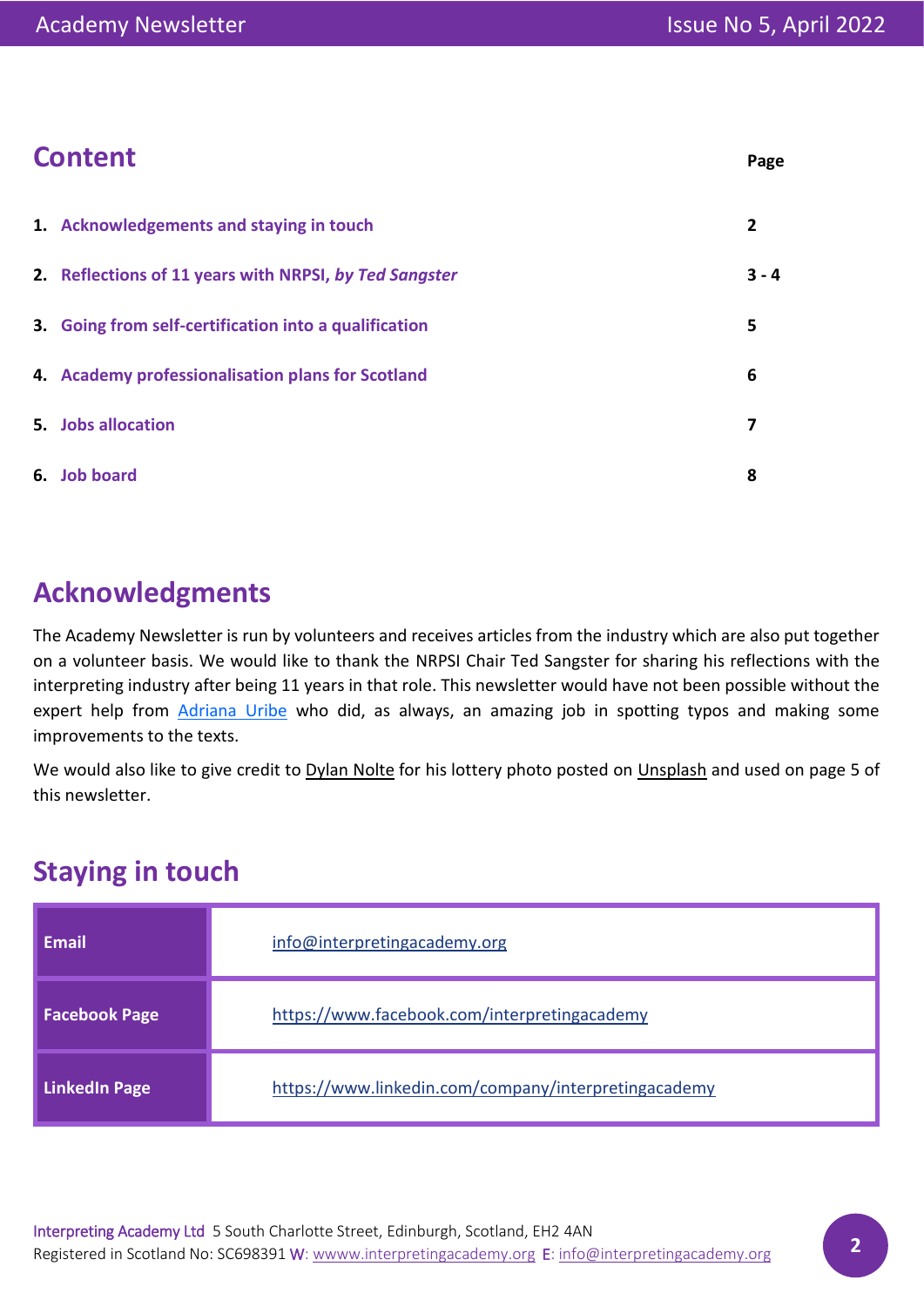## **Reflections on 11 years with NRPSI**

*by Ted Sangster*

Having been appointed as chairman of the National Register of Public Service Interpreters (NRPSI) when it was hived off from the Chartered Institute of Linguists (CIOL) in April 2011, I am about to stand down and hand over to my successor. An opportunity to reflect then as to what has changed or indeed what has remained the same over the past eleven years.

The constants very much include the reason why NRPSI was established in the first place having been originally set up in 1994 in response to the Runciman report recommendations and reflected a mitigation of the risks arising to public services and their clients from employing unqualified and unaccountable interpreters.



The continuing common thread therefore is the need for and recognition of quality standards in the profession. However, it is not as easy or clear cut as that of course – life never is I suppose. Quality has to be paid for and if those delivering it are not being paid enough and therefore refuse to offer their services or have to change their career in order to make a living, then quality suffers and that is of direct concern to us in NRPSI and the interpreting profession as a whole. It follows that it should also be of concern to those who engage the services of interpreters in the public sector.

I can confidently say that it is almost universally recognised amongst the former (interpreters and interpreter organisations) but regretfully not always delivered by the commissioning bodies in the public sector – with some outstanding exceptions. Lip service needs to be evidenced by positive action – part of the holding to account that NRPSI and our partner organisations work so hard at.

Therefore, whilst NRPSI is a regulator not a membership body we share these common concerns and we recognised early on that we are inextricably bound to those who are more directly and properly concerned with the terms and conditions under which public service interpreters are engaged.

We also recognise that being the voluntary regulator for the UK the spread of our registrants is not even. In particular Scotland and also Northern Ireland have few NRPSI registrants compared to their populations – and yet the need for highly qualified professional public service interpreters is just as high.

Thus, just as we have forged working partnerships with like-minded organisations elsewhere it is important that we do so in Scotland where for the past few years we have been working ever more closely with the highly committed PSI's who share the recognition of the need for standards and accreditation to underpin the professionalism of public service interpreters across the country – for the protection of the public, the provision of professional career opportunities and the effective fulfilment of the rights to high standards of interpreting from those needing it throughout Scotland.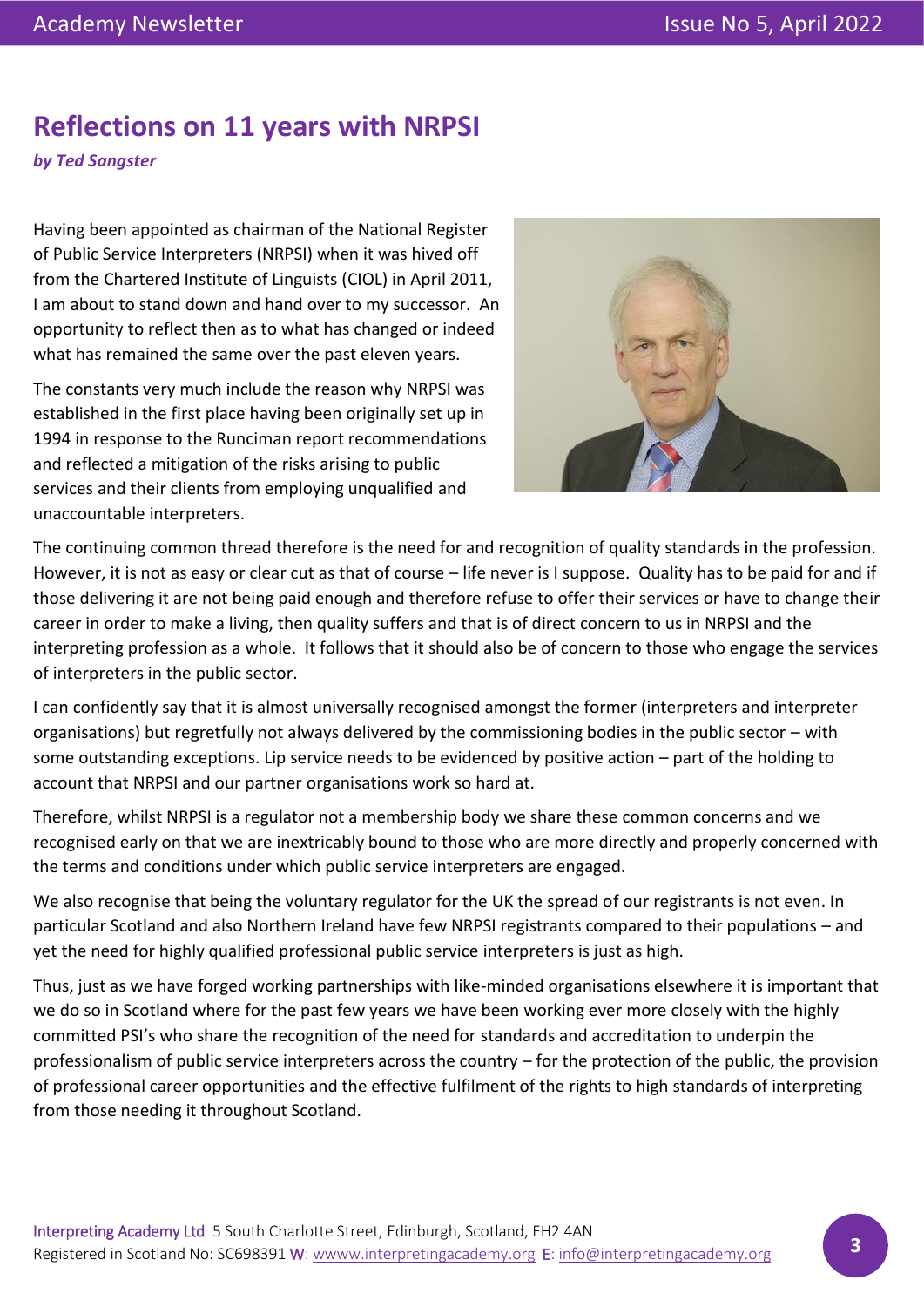All this plus the commitment to training, qualifications and CPD is championed by the Academy that is leading the way across Scotland, and NRPSI is fully committed, indeed proud, to support the growth of the Academy as a partner and in any way that is practical and mutually beneficial in the interests of maintaining and raising standards.

So, looking ahead I see that everything that we and many others will be doing over the next few years will resonate with the view expressed in NRPSI's published strategy where we say:

"*The work that interpreters do every day is of vital importance for both the public services and for the clients being interpreted. While the life and death situations quoted at the head of our Strategy may be exceptional, just about every job an interpreter carries out has the potential to change someone's life. This is why it is crucial that every interpreter working in the public services is properly accredited. It is our mission to ensure that this is accomplished*."

Looking ahead therefore I see that NRPSI and its partners including the Academy will continue to make the case for the standards that we all espouse as being at the heart of public sector interpreting as the essential means of ensuring public safety and effectiveness of interpreting across all parts of the UK.

After 11 years I will be stepping back to observe with a much greater understanding than I had when I started, with a wholehearted commitment to the mission and an admiration for those who are engaged in pushing for change, improvement, and recognition.

Good luck to you all.

Ted Sangster

Chair

National Register of Public Service Interpreters

April 2022

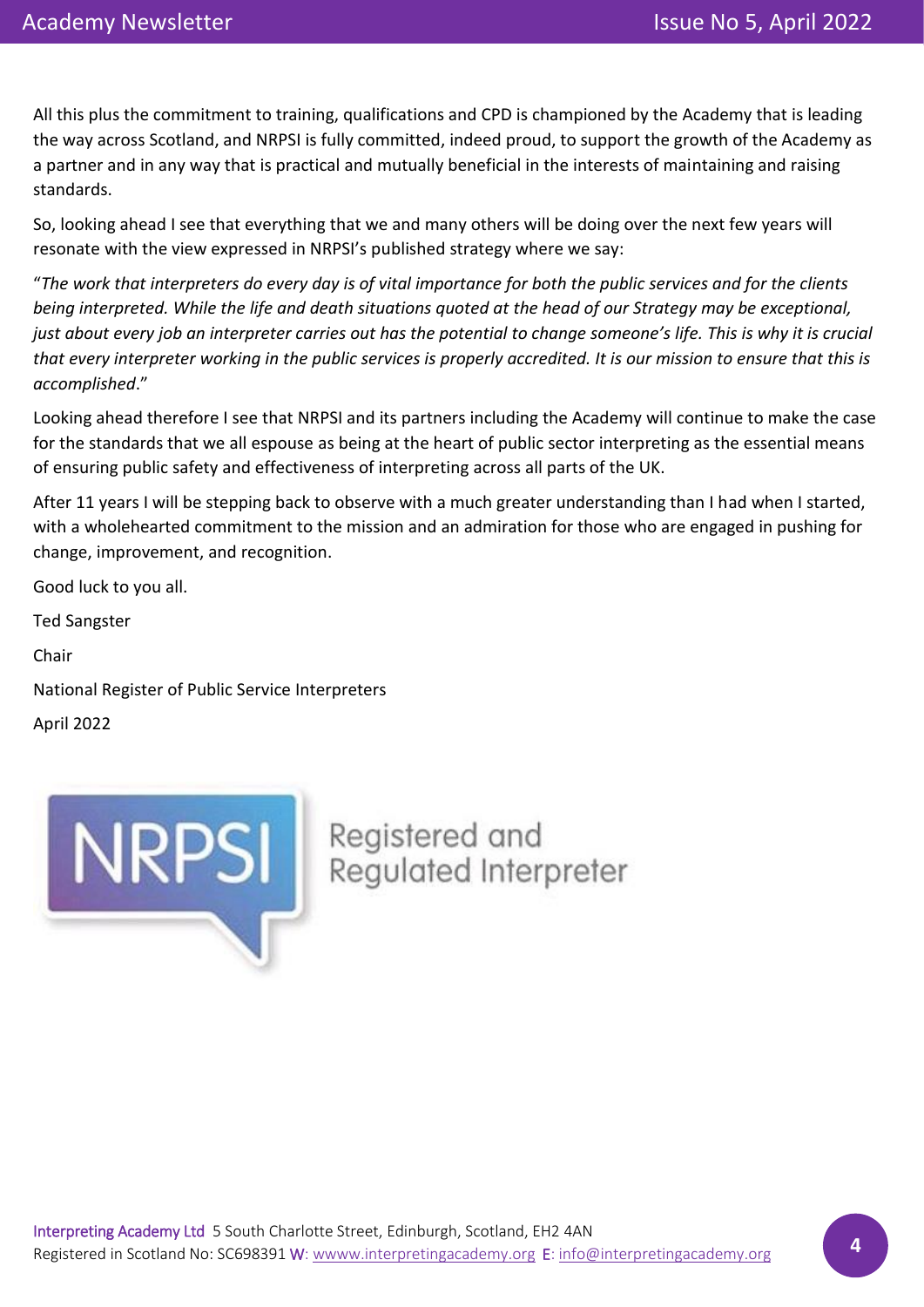# **Going from self-certification into a qualification**

### **Should we be playing lottery with vulnerable people's lives?**

There are some excellent linguists and very talented bilinguals who provide high quality interpreting services. They just have not taken yet an interpreting exam to prove to everyone their great skills. But there are also some people working as interpreters who have very poor language skills and should not be doing interpreting. Therefore, self-certification is a lottery. You might get an excellent interpreter or a really bad one. What is certain is that the impact interpreting has on vulnerable people's lives is real and it should not be left to chance.



### **Without an interpreting qualification, deciding who has the right skills to do the job becomes a guessing game**

Would you accept if someone came to you and said that they were a very good solicitor, but you knew they had never passed exams to become a solicitor? There is legislation that prevents this from happening in order to protect the public. Public service interpreting is however unregulated. Anyone can claim overnight to be an interpreter. They do not need any training or to pass any exam to call themselves an interpreter. The only way to have a high degree of certainty regarding the suitability of the language skills of an interpreter is by checking if they have passed a recognised interpreting exam, such as a DPSI (Diploma in Public Sector Interpreting). Other Level 6 or above interpreting qualifications are equally valid, i.e. an MSc in Interpreting.

### **Language proficiency is essential to be able to pass any Diploma in Public Service Interpreting exam**

Interpreting is a skill that can be learned. A pre-requisite to developing interpreting skills is to have already a high level of proficiency in the languages you wish to work as an interpreter. DPSI Preparatory courses can't teach you English or any foreign target languages. They assume you already have reached the right level of fluency in those languages when you join these courses. Therefore, before joining a DPSI preparatory course, make sure you have developed your own language skills to a point that you could use them for interpreting. Otherwise, you will not be able to pass an interpreting qualification.

### **Stand out from the crowd by becoming qualified**

If you are interested in becoming a qualified interpreter on the languages you use for interpreting, please join our Facebook Group *[PATH to become qualified](https://www.facebook.com/groups/pathtobecomequalified)* and we will keep you posted with useful training, tips and information on how to gain a recognised interpreting qualification: <https://www.facebook.com/groups/pathtobecomequalified>

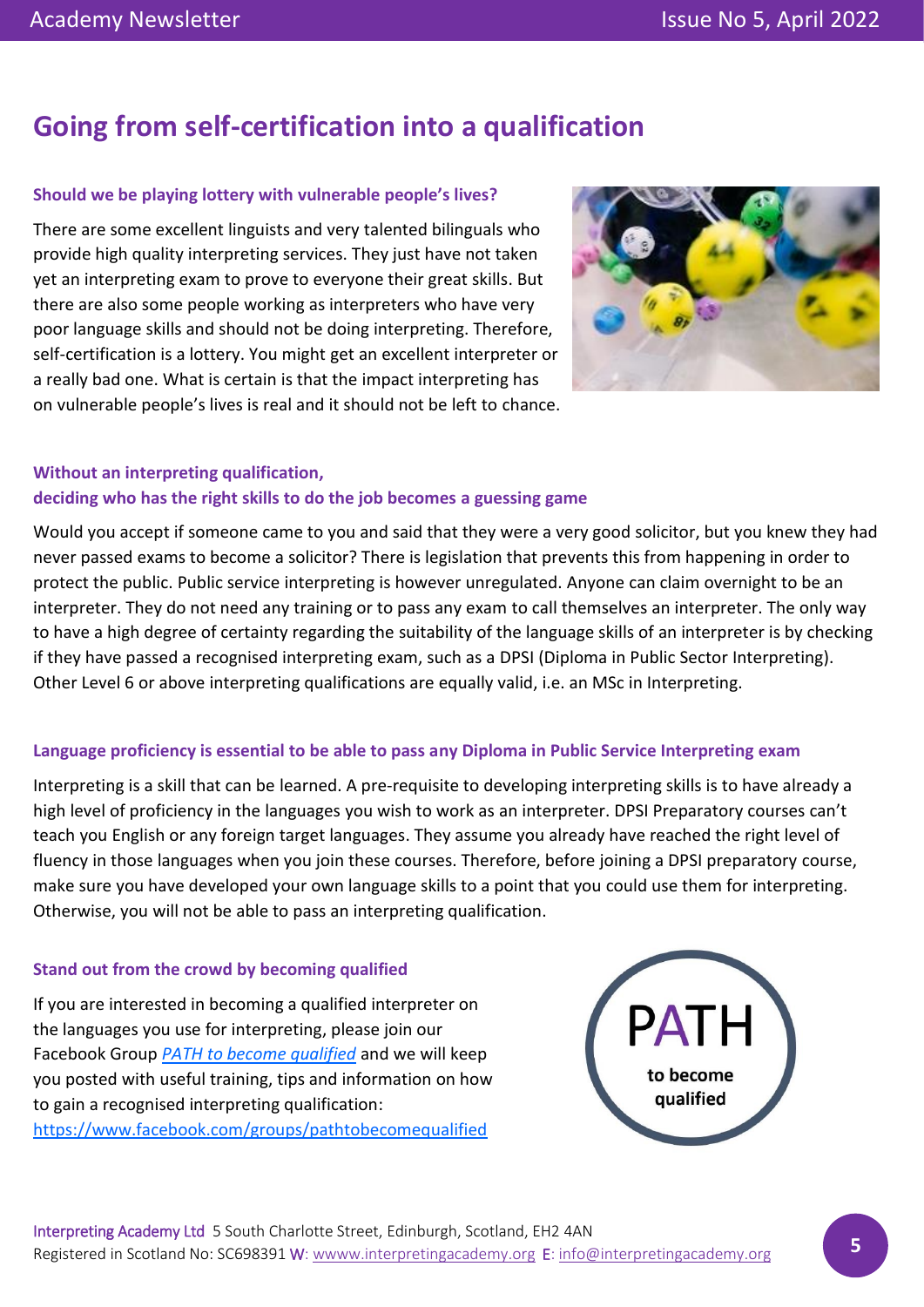## **Academy professionalisation plans for Scotland**

The diagram below captures some of the key elements the Academy will be focusing to progress the plans to professionalise public service interpreting in Scotland. These plans are gradually being shown to interpreters, agencies and other stakeholders and so far they have been well received.



### **Transition Period**

There are not enough qualified interpreters to service all the public sector interpreting market. There are also many good experienced bilinguals and linguists who need time to get their Level 6 or above interpreting qualification. We expect the pool of registered qualified interpreters to gradually increase and the pool of backup interpreters to become progressively smaller. We aim to reach a point where the market will only use qualified interpreters. During this transition period, all interpreters will benefit from training and the Academy will develop and source training solutions for all practicing interpreters. A qualified member of the Academy will be getting priority and discounts on training. They will also be offered more and better paid jobs through the job board and the priority system.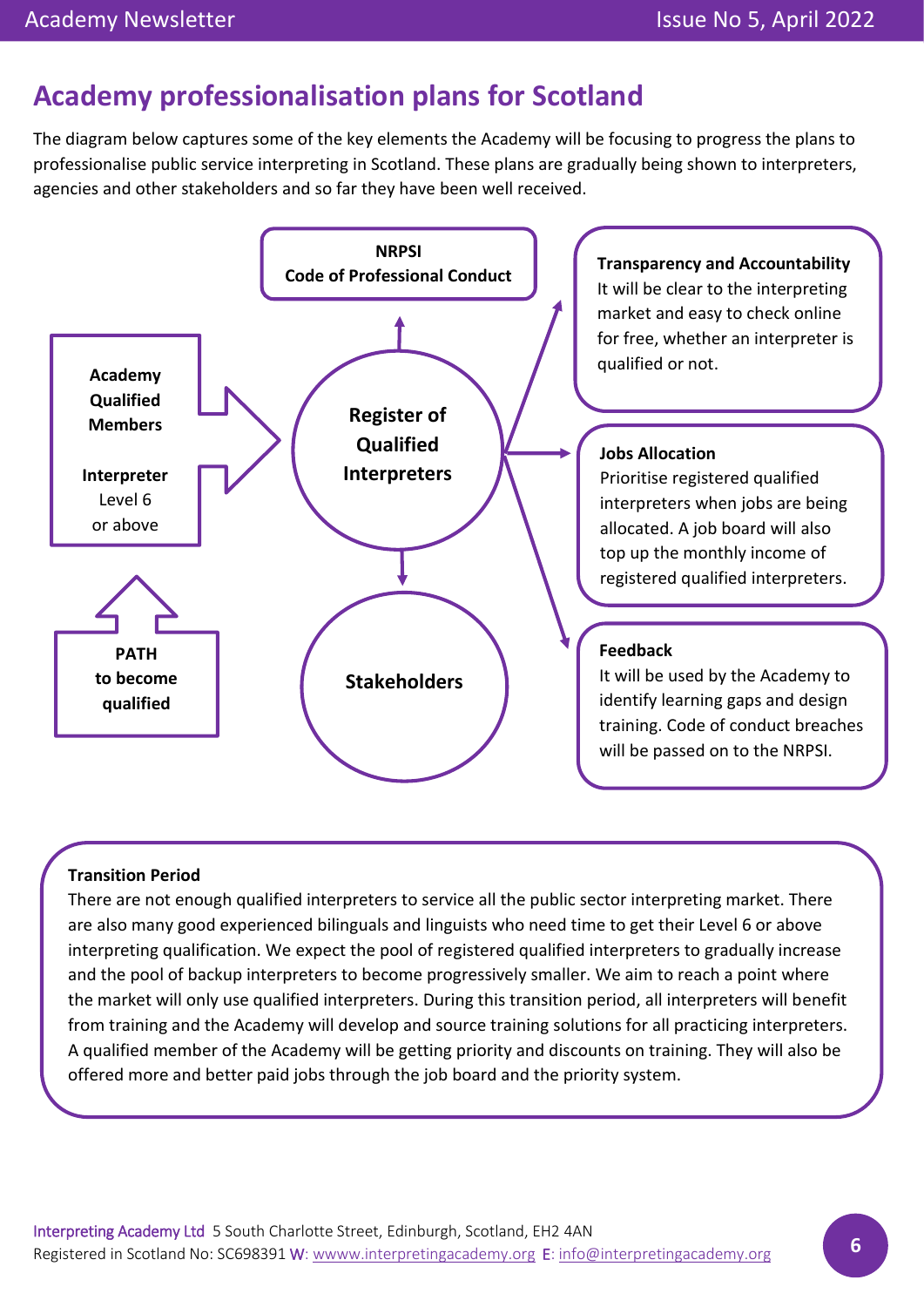## **Jobs Allocation**

The fair allocation of interpreting jobs is always an important topic for interpreters. We also need to be fair with vulnerable people that need the assistance of an interpreter. They should be offered the best available person for the job. This is what the system below is promoting.

### **Prioritising qualified interpreters**

Interpreting jobs should be offered first to qualified interpreters. An interpreting qualification (Level 6 or above) offers the market the best quality assurance. Once the new *Register of Qualified Interpreters* goes live in Scotland, it will be transparent to the whole industry who has and who doesn't have a recognised interpreting qualification. We expect buyers of interpreting services to request interpreting service providers to book qualified interpreters that can be found on this future public database.



### **Backup Interpreters**

Only if Level 6 qualified interpreters can't do the job, should interpreting jobs be passed on to backup interpreters. Backup interpreters should be at least *trainee interpreters*, a category that the Academy is developing in Scotland. Trainees will have their language and interpreting skills assessed and will also receive a foundation training. Some interpreting jobs will still be unsuitable for a trainee interpreter, so interpreting service providers will sometimes still need to either source an interpreter from further afield or try to reschedule that assignment.